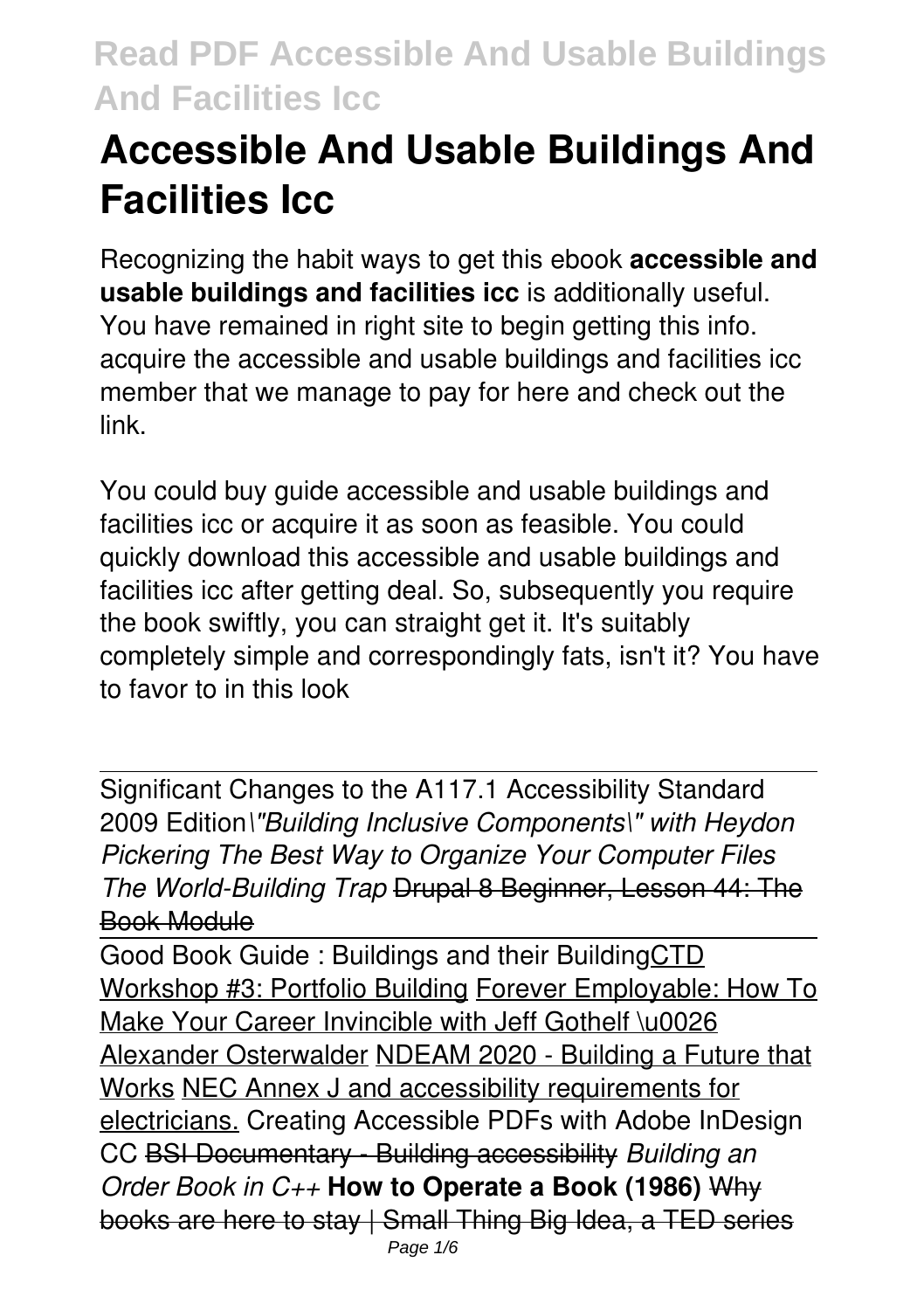Notion Office Hours: Building a Knowledge Hub ? Wix Website Design Complete Step-by-Step Guide | How to Build a Website With Wix ?? B2B APPS S1•E27 Wheelchair Accessible Home

Thursday, April 26th, 2012**E\u0026P Hero Academy: Objective Analysis of the new building Accessible And** Usable Buildings And

It is also the law to provide accessibility, regulated at the federal level through the 2010 ADA Standards for Accessible Design. The American National Standard ICC A117.1-2017 – Accessible and Usable Buildings and Facilities coordinates between this regulation and its own provisions for accessibility in buildings.

ANSI A117.1-2017: Accessible and Usable Buildings Buy Accessible and Usable Buildings and Facilities: ICC A117.1-2009 (International Code Council) 1 by International Code Council (ISBN: 9781580019187) from Amazon's Book Store. Everyday low prices and free delivery on eligible orders.

Accessible and Usable Buildings and Facilities: ICC A117.1 ... Accessible and Usable Buildings and Facilities Provides technical criteria for making sites, facilities, buildings and elements accessible.

ICC A117.1-2017 - Accessible and Usable Buildings and ... The specifications in this standard make sites, facilities, buildings and elements accessible to and usable by people with such physical disabilities as the inability to walk, difficulty walking, reliance on walking aids, blindness and visual impairment, deafness and hearing impairment, in coordination, reaching and manipulation disabilities, lack of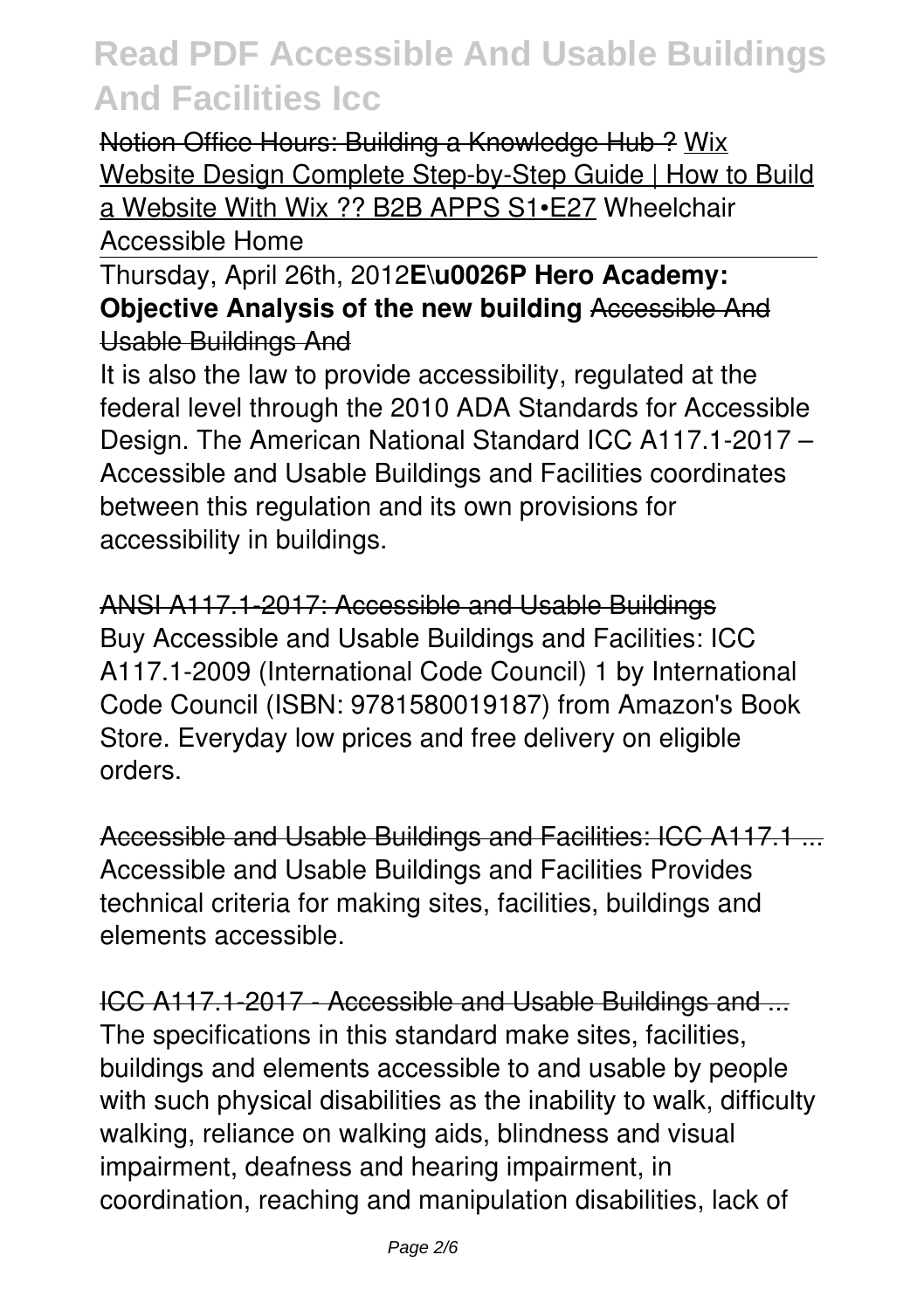stamina, difficulty interpreting and reacting to sensory information, and extremes of physical size.

### ICC A117.1-2009 Accessible and Usable Buildings and **Facilities**

The technical criteria in Chapters 3 through 10, Sections 1102, 1103 and 1106 of this standard make sites, facilities, buildings and elements accessible to and usable by people with such physical disabilities as the inability to walk, difficulty walking, reliance on walking aids, blindness and visual impairment, deafness and hearing impairment, incoordination, reaching and manipulation disabilities, lack of stamina, difficulty interpreting and reacting to sensory information, and extremes of ...

ICC A117.1 : Accessible and Usable Buildings and Facilities The specifications in this standard make sites, facilities, buildings and elements accessible to and usable by people with such physical disabilities as the inability to walk, difficulty walking, reliance on walking aids, blindness and visual impairment, deafness and hearing impairment, incoordination, reaching and manipulation disabilities, lack of stamina, difficulty interpreting and reacting to sensory information, and extremes of physical size.

ICC/ANSI A117.1-2003 - Accessible and Useable Buildings ... Buy [(Accessible and Usable Buildings and Facilities : ICC A117.1-2009)] [Created by International Code Council] published on (February, 2011) by International Code Council (ISBN: ) from Amazon's Book Store. Everyday low prices and free delivery on eligible orders.

[(Accessible and Usable Buildings and Facilities : ICC ... ANSI A117.1 Accessible and Usable Buildings and Facilities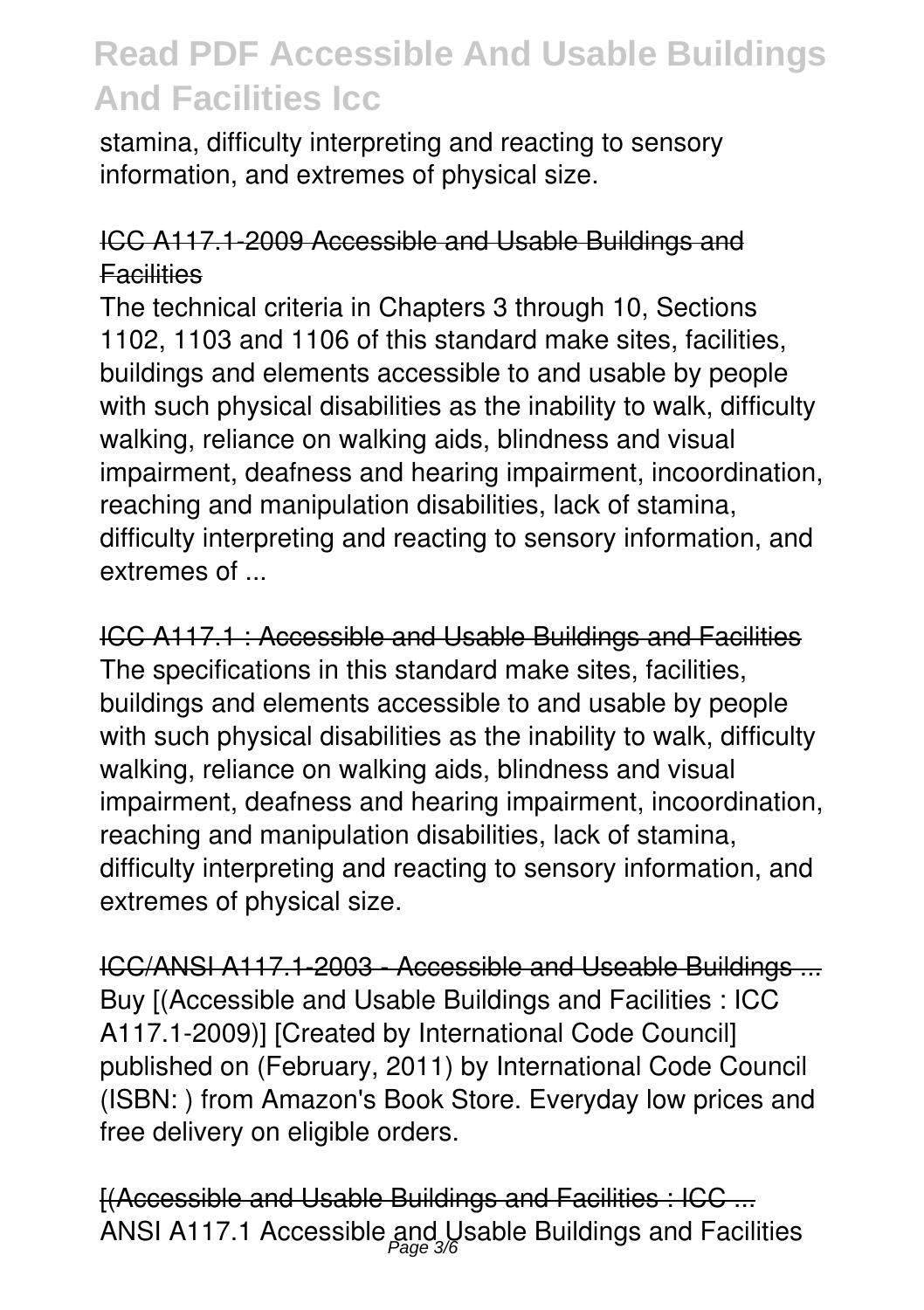was meant to be updated every five years. But, the 2009 edition was not updated until 2017. When first published, this standard was overseen by the Council of American Building Officials (CABO). It is now overseen by the International Code Council (ICC).

ICC A117.1 - 2017 Accessible and Usable Buildings and ... The definition of disability set forth in ADA does not distinguish between type, severity, or duration of the disability. Professionals who design buildings and facilities are responsible under the ADA to make them accessible to and usable by people with disabilities.

Accessible and Usable Buildings and Facilities - a PDH ... Accessible and Usable Buildings and Facilities (ICC A117.1-2009) 6 This Standard was processed and approved for submittal to ANSI by the Accredited Standards Committee A117 on Architectural Features and Site Design of Public Buildings and Residential

Accessible and Usable Buildings and Facilities (ICC A117.1 ...

ICC/ANSI A117.1–2003 American National Standard Accessible and Usable Buildings and Facilities Secretariat International Code Council Chicago District Office 4051 W. Flossmoor Road Country Club Hills, IL 60478-5795 Approved November 26, 2003 American National Standards Institute, Inc. 25 West 43rd Street — Fourth Floor New York, NY 10036 This is a preview of "ICC/ANSI A117.1-2003".

Accessible And Usable Buildings And Facilities | pdf Book ... Accessible and Usable Buildings and Facilities: ICC A117.1-2009: International Code Council: Amazon.com.au: Books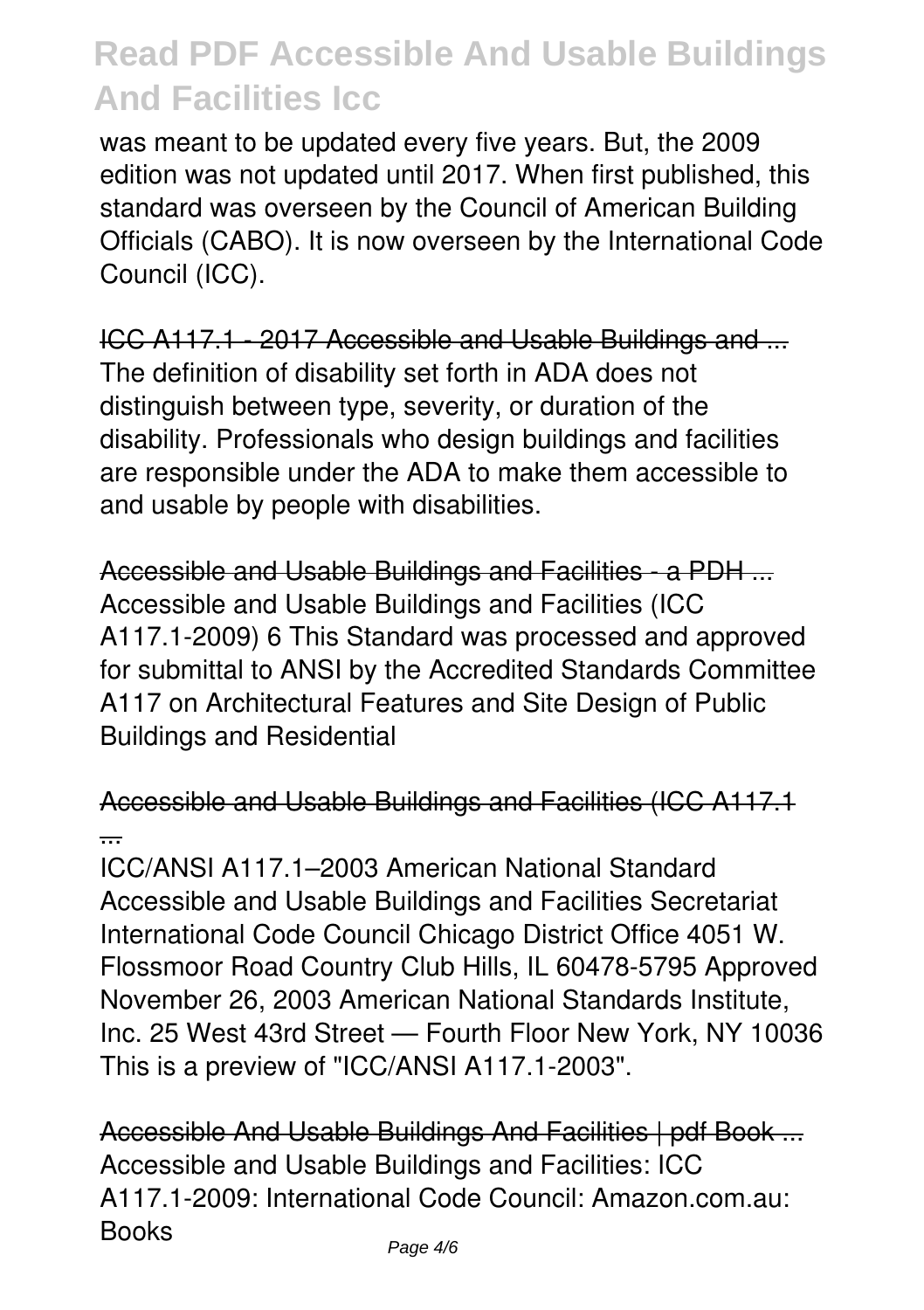Accessible and Usable Buildings and Facilities: ICC A117.1 ... Accessible and Usable Public and Common Use Areas ...covered multifamily dwellings with a building entrance on an accessible route shall be designed in such a manner that the public and common use areas are readily accessible to and usable by handicapped persons. Fair Housing Act Regulations, 24 CFR 100.205 2

Accessible and Usable Public and Common Use Areas Means of Egress and Accessibility Requirements (References are 2015 International Building Code and 2009 ICC A117.1 Accessible and Usable Building and Facilities) By Kimberly Paarlberg, RA, Senior Architect, ICC Exit signs let occupants know how to get out of a building. They are extremely important for fire evacuation and occupant safety.

### Accessibility. - ICC

The ICC A117.1-2017 standard provides the technical requirements to make sites, facilities, buildings and elements accessible to and usable by people with physical disabilities. The intent of the standard is to allow a person with a physical disability to independently get to, enter, and use a site, facility, building, or element.

### ICC A117.1-2017 Standard and Commentary: Accessible and ...

An update was recently made to the 2009 ICC A117.1 Accessible and Usable Buildings and Facilities standard that ushered in heightened accessibility to persons with physical disabilities and limitations to entrances and promoted additional adaptability to new building design.